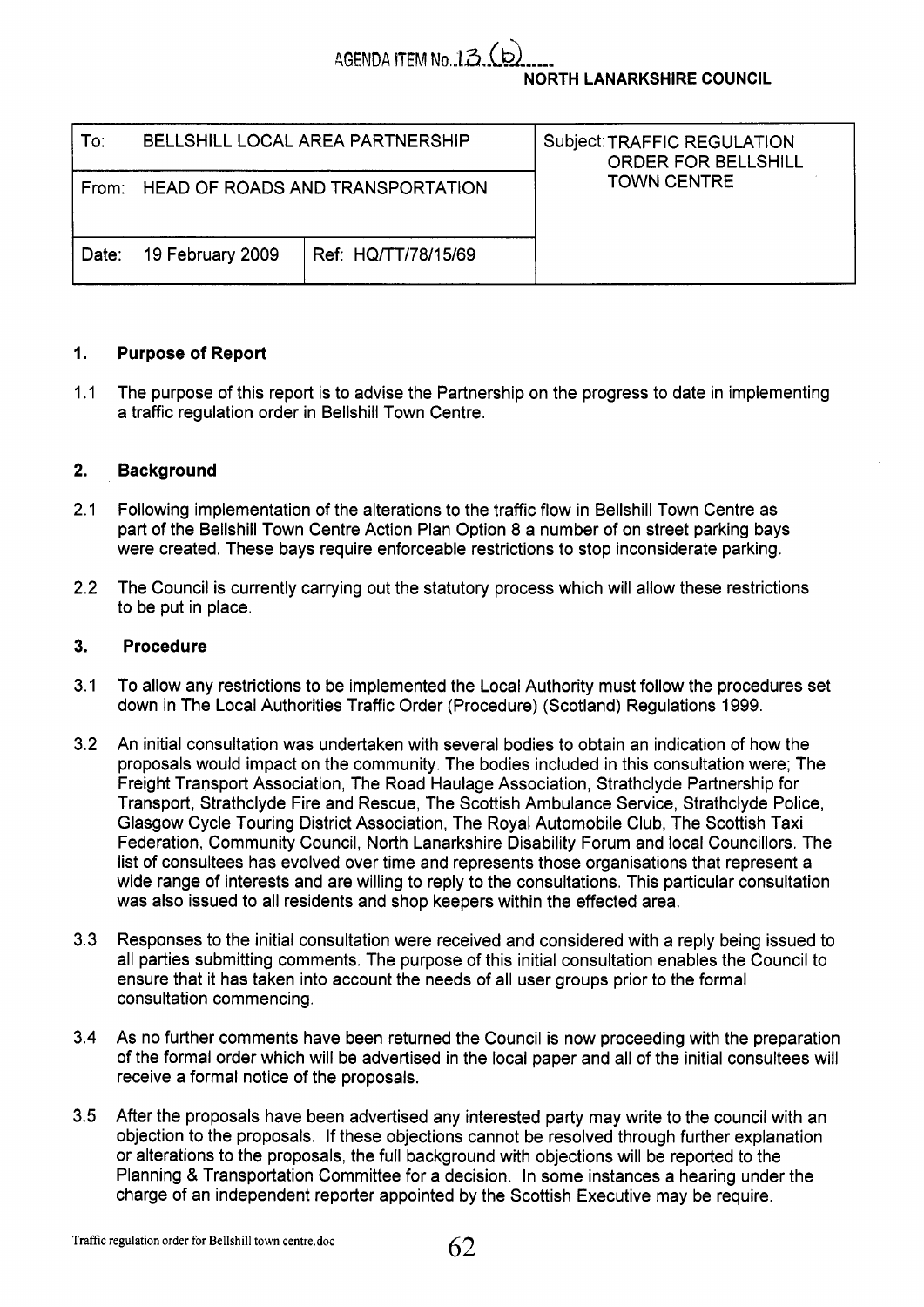- **3.6**  '. Notice of a hearing is published in the local paper and letters are issued to all of the parties that have maintained their objections. All parties then have an opportunity to put their case to the independent reporter.
- **3.7** The report from the hearing is considered by the Planning & Transportation Committee and a decision on whether to proceed with the order is made. If the Committee decides to proceed with the order the Chief Constable and all of the objectors who maintained their objections are informed of the making of the order and a notice is published in the local paper. The order becomes effective only when the requisite signing/lining has been put in place.
- **3.8** The order must be complete within a 2 year period from the date of first publication to implementation otherwise it cannot be made and would require going through the full process again.

## **4. Timescales**

**4.1** The table below indicates the approximate timescales for each of the process above.

| <b>Stage</b>                                                              | <b>Time</b>    | <b>Notes</b>                                                                                                                        |
|---------------------------------------------------------------------------|----------------|-------------------------------------------------------------------------------------------------------------------------------------|
|                                                                           |                |                                                                                                                                     |
| Preparation of Proposals<br>Complete                                      | $1 - 6$ months | Dependant on the size of the<br>proposals and information<br>required such as surveys,<br>counts, accident statistics,<br>plans etc |
| Initial consultation - Complete                                           | 28 days        | Response period                                                                                                                     |
| <b>Consideration of comments</b><br>amendments to proposals -<br>Complete | $1 - 6$ months | Dependant on the response                                                                                                           |
| Preparation of order/plans                                                | $1 - 2$ months | Area team + Legal                                                                                                                   |
| Publication of order                                                      | 21 days        | Objection period                                                                                                                    |
| Consideration of objections                                               | $1 - 6$ months | Dependant on objections                                                                                                             |
| Committee report                                                          | 7 - 12 weeks   | Dependant on committee cycle                                                                                                        |
| <b>Appointment of Reporter</b>                                            | 3 months       |                                                                                                                                     |
| Notification of hearing to objector                                       | 14 days        |                                                                                                                                     |
| Notice of hearing                                                         | 21 days        | Newspaper publication dates<br>may increase this time                                                                               |
| Hearing                                                                   | $2 - 3$ day    |                                                                                                                                     |
| Preparation of report by the<br>Reporter                                  | 6 months       | Typically                                                                                                                           |
| Committee report                                                          | 7 - 12 weeks   | Dependant on committee cycle                                                                                                        |
| Advertise making of the order                                             | 14 days        | Newspaper publication dates<br>May increase this time                                                                               |
| Installation of signs/lines                                               | 28 days        | Variable on contractor workload                                                                                                     |

**4.2 An** order that requires no changes could be in place within 6 months. An order with objections which can be resolved with mitigating measures can take 9/12 months, however for an order that requires going through all of the above stages it could take **18/24** months.